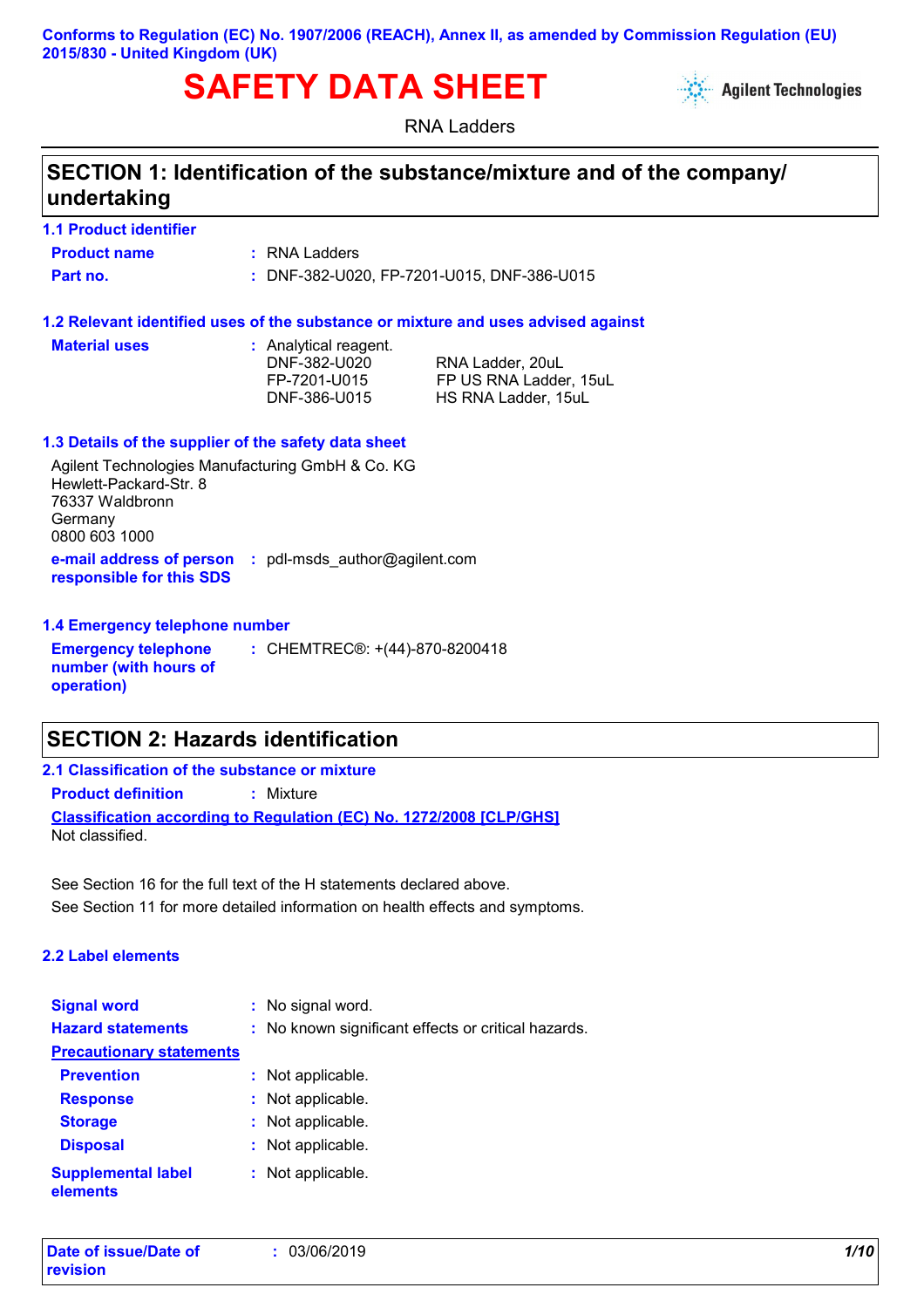# **SECTION 2: Hazards identification**

| SECTION 2. Hazarus Iuenthication                                                                                                                                           |                                                                                         |
|----------------------------------------------------------------------------------------------------------------------------------------------------------------------------|-----------------------------------------------------------------------------------------|
| <b>Annex XVII - Restrictions : Not applicable.</b><br>on the manufacture,<br>placing on the market<br>and use of certain<br>dangerous substances,<br>mixtures and articles |                                                                                         |
| <b>Special packaging requirements</b>                                                                                                                                      |                                                                                         |
| <b>Tactile warning of</b><br>danger                                                                                                                                        | : Not applicable.                                                                       |
| <b>2.3 Other hazards</b>                                                                                                                                                   |                                                                                         |
| <b>Product meets the</b><br>criteria for PBT or vPvB<br>according to<br><b>Regulation (EC) No.</b><br><b>1907/2006, Annex XIII</b>                                         | : This mixture does not contain any substances that are assessed to be a PBT or a vPvB. |
| Other hazards which do<br>not result in<br>classification                                                                                                                  | : None known.                                                                           |

#### **3.2 Mixtures :** Mixture

There are no ingredients present which, within the current knowledge of the supplier and in the concentrations applicable, are classified as hazardous to health or the environment, are PBTs, vPvBs or Substances of equivalent concern, or have been assigned a workplace exposure limit and hence require reporting in this section.

Occupational exposure limits, if available, are listed in Section 8.

### **SECTION 4: First aid measures**

#### **4.1 Description of first aid measures**

| <b>Eye contact</b>                | : Immediately flush eyes with plenty of water, occasionally lifting the upper and lower<br>eyelids. Check for and remove any contact lenses. Get medical attention if irritation<br>occurs.                                                                                                                                                            |
|-----------------------------------|--------------------------------------------------------------------------------------------------------------------------------------------------------------------------------------------------------------------------------------------------------------------------------------------------------------------------------------------------------|
| <b>Inhalation</b>                 | : Remove victim to fresh air and keep at rest in a position comfortable for breathing. Get<br>medical attention if symptoms occur.                                                                                                                                                                                                                     |
| <b>Skin contact</b>               | : Flush contaminated skin with plenty of water. Remove contaminated clothing and<br>shoes. Get medical attention if symptoms occur.                                                                                                                                                                                                                    |
| <b>Ingestion</b>                  | : Wash out mouth with water. Remove victim to fresh air and keep at rest in a position<br>comfortable for breathing. If material has been swallowed and the exposed person is<br>conscious, give small quantities of water to drink. Do not induce vomiting unless<br>directed to do so by medical personnel. Get medical attention if symptoms occur. |
| <b>Protection of first-aiders</b> | : No action shall be taken involving any personal risk or without suitable training.                                                                                                                                                                                                                                                                   |

### **4.2 Most important symptoms and effects, both acute and delayed**

| <b>Potential acute health effects</b> |                                                     |      |
|---------------------------------------|-----------------------------------------------------|------|
| <b>Eye contact</b>                    | : No known significant effects or critical hazards. |      |
| <b>Inhalation</b>                     | : No known significant effects or critical hazards. |      |
| <b>Skin contact</b>                   | : No known significant effects or critical hazards. |      |
| <b>Ingestion</b>                      | : No known significant effects or critical hazards. |      |
| <b>Over-exposure signs/symptoms</b>   |                                                     |      |
| Eye contact                           | : No specific data.                                 |      |
| <b>Inhalation</b>                     | : No specific data.                                 |      |
| <b>Skin contact</b>                   | : No specific data.                                 |      |
| Date of issue/Date of<br>revision     | : 03/06/2019                                        | 2/10 |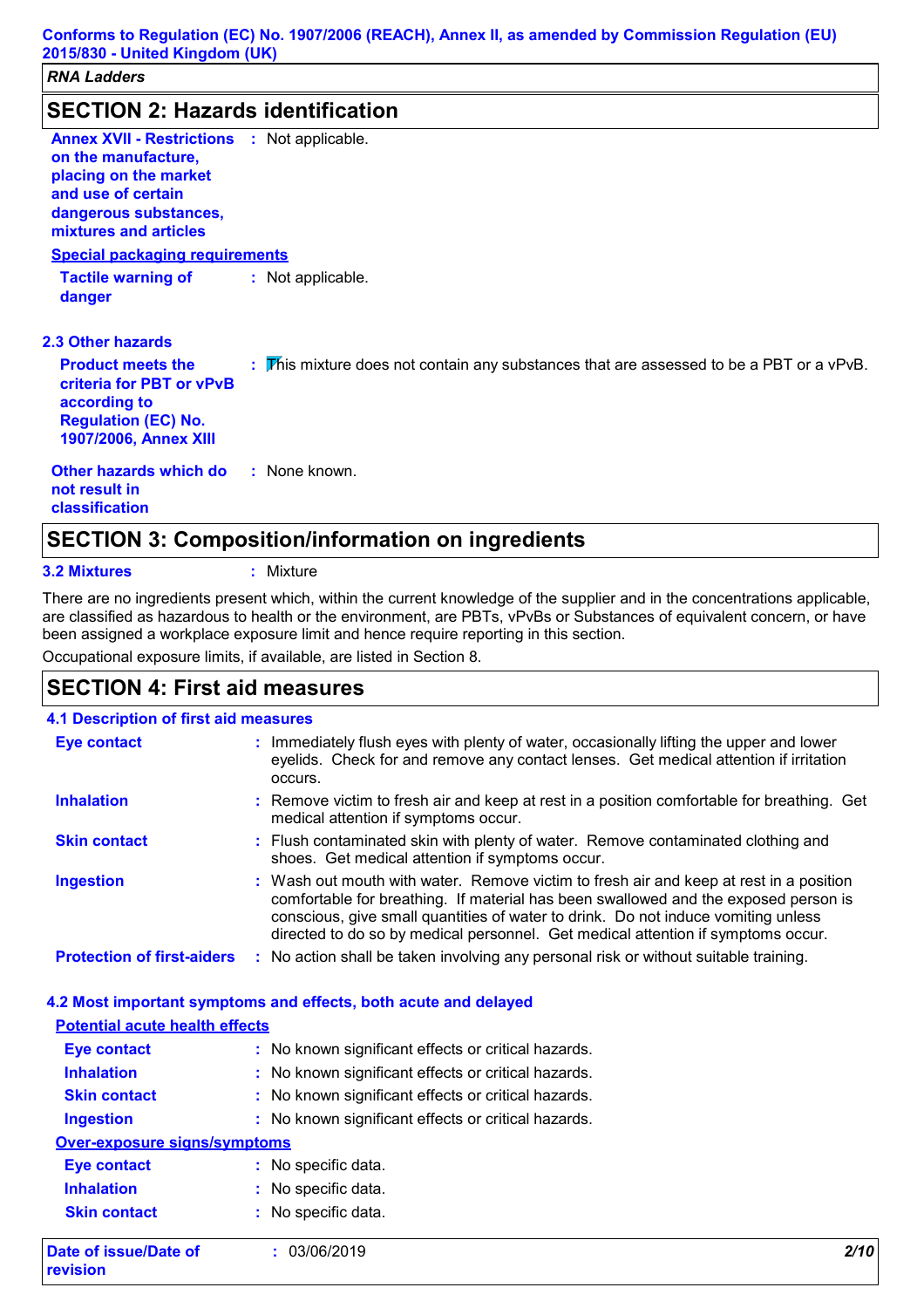| 2015/830 - United Kingdom (UK)                  | Conforms to Regulation (EC) No. 1907/2006 (REACH), Annex II, as amended by Commission Regulation (EU)                                                                                               |
|-------------------------------------------------|-----------------------------------------------------------------------------------------------------------------------------------------------------------------------------------------------------|
| <b>RNA Ladders</b>                              |                                                                                                                                                                                                     |
| <b>SECTION 4: First aid measures</b>            |                                                                                                                                                                                                     |
| <b>Ingestion</b>                                | : No specific data.                                                                                                                                                                                 |
|                                                 | 4.3 Indication of any immediate medical attention and special treatment needed                                                                                                                      |
| <b>Notes to physician</b>                       | : Treat symptomatically. Contact poison treatment specialist immediately if large<br>quantities have been ingested or inhaled.                                                                      |
| <b>Specific treatments</b>                      | : No specific treatment.                                                                                                                                                                            |
| <b>SECTION 5: Firefighting measures</b>         |                                                                                                                                                                                                     |
| 5.1 Extinguishing media                         |                                                                                                                                                                                                     |
| <b>Suitable extinguishing</b><br>media          | : Use an extinguishing agent suitable for the surrounding fire.                                                                                                                                     |
| <b>Unsuitable extinguishing</b><br>media        | : None known.                                                                                                                                                                                       |
|                                                 | 5.2 Special hazards arising from the substance or mixture                                                                                                                                           |
| <b>Hazards from the</b><br>substance or mixture | : In a fire or if heated, a pressure increase will occur and the container may burst.                                                                                                               |
| <b>Hazardous combustion</b><br>products         | : No specific data.                                                                                                                                                                                 |
| <b>5.3 Advice for firefighters</b>              |                                                                                                                                                                                                     |
| <b>Special precautions for</b><br>fire-fighters | : Promptly isolate the scene by removing all persons from the vicinity of the incident if<br>there is a fire. No action shall be taken involving any personal risk or without suitable<br>training. |

| <b>Special protective</b><br>equipment for fire-<br>fighters | Fire-fighters should wear appropriate protective equipment and self-contained<br>breathing apparatus (SCBA) with a full face-piece operated in positive pressure mode.<br>Clothing for fire-fighters (including helmets, protective boots and gloves) conforming to<br>European standard EN 469 will provide a basic level of protection for chemical<br>incidents. |
|--------------------------------------------------------------|---------------------------------------------------------------------------------------------------------------------------------------------------------------------------------------------------------------------------------------------------------------------------------------------------------------------------------------------------------------------|
|--------------------------------------------------------------|---------------------------------------------------------------------------------------------------------------------------------------------------------------------------------------------------------------------------------------------------------------------------------------------------------------------------------------------------------------------|

# **SECTION 6: Accidental release measures**

|                                                  | 6.1 Personal precautions, protective equipment and emergency procedures                                                                                                                                                                                                                                  |
|--------------------------------------------------|----------------------------------------------------------------------------------------------------------------------------------------------------------------------------------------------------------------------------------------------------------------------------------------------------------|
| For non-emergency<br>personnel                   | : No action shall be taken involving any personal risk or without suitable training.<br>Evacuate surrounding areas. Keep unnecessary and unprotected personnel from<br>entering. Do not touch or walk through spilt material. Put on appropriate personal<br>protective equipment.                       |
| <b>For emergency</b><br>responders               | : If specialised clothing is required to deal with the spillage, take note of any information in<br>Section 8 on suitable and unsuitable materials. See also the information in "For non-<br>emergency personnel".                                                                                       |
| <b>6.2 Environmental</b><br><b>precautions</b>   | : Avoid dispersal of spilt material and runoff and contact with soil, waterways, drains and<br>sewers. Inform the relevant authorities if the product has caused environmental<br>pollution (sewers, waterways, soil or air).                                                                            |
|                                                  | 6.3 Methods and material for containment and cleaning up                                                                                                                                                                                                                                                 |
| <b>Methods for cleaning up</b>                   | : Stop leak if without risk. Move containers from spill area. Dilute with water and mop up<br>if water-soluble. Alternatively, or if water-insoluble, absorb with an inert dry material and<br>place in an appropriate waste disposal container. Dispose of via a licensed waste<br>disposal contractor. |
| <b>6.4 Reference to other</b><br><b>sections</b> | : See Section 1 for emergency contact information.<br>See Section 8 for information on appropriate personal protective equipment.<br>See Section 13 for additional waste treatment information.                                                                                                          |
| Date of issue/Date of<br>revision                | 3/10<br>: 03/06/2019                                                                                                                                                                                                                                                                                     |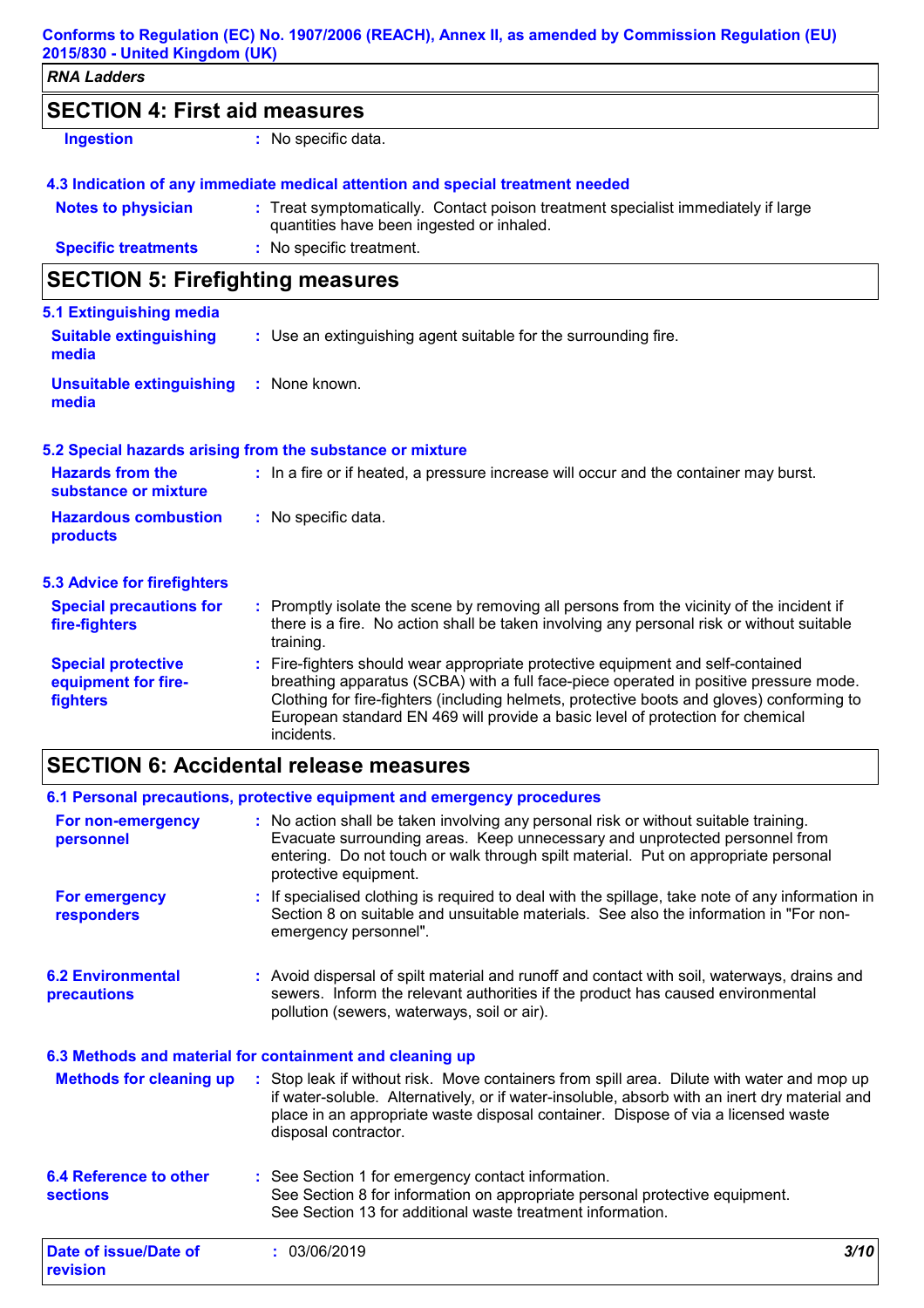## **SECTION 7: Handling and storage**

#### **7.1 Precautions for safe handling**

| <b>Protective measures</b>                       | : Put on appropriate personal protective equipment (see Section 8).                                                                                                                                                                                                                                                                                           |
|--------------------------------------------------|---------------------------------------------------------------------------------------------------------------------------------------------------------------------------------------------------------------------------------------------------------------------------------------------------------------------------------------------------------------|
| <b>Advice on general</b><br>occupational hygiene | : Eating, drinking and smoking should be prohibited in areas where this material is<br>handled, stored and processed. Workers should wash hands and face before eating,<br>drinking and smoking. Remove contaminated clothing and protective equipment before<br>entering eating areas. See also Section 8 for additional information on hygiene<br>measures. |

#### **7.2 Conditions for safe storage, including any incompatibilities**

| <b>Storage</b> | : Store in accordance with local regulations. Store in original container protected from<br>direct sunlight in a dry, cool and well-ventilated area, away from incompatible materials<br>(see Section 10) and food and drink. Keep container tightly closed and sealed until<br>ready for use. Containers that have been opened must be carefully resealed and kept<br>upright to prevent leakage. Do not store in unlabelled containers. Use appropriate<br>containment to avoid environmental contamination. See Section 10 for incompatible<br>materials before handling or use. |
|----------------|-------------------------------------------------------------------------------------------------------------------------------------------------------------------------------------------------------------------------------------------------------------------------------------------------------------------------------------------------------------------------------------------------------------------------------------------------------------------------------------------------------------------------------------------------------------------------------------|
|                |                                                                                                                                                                                                                                                                                                                                                                                                                                                                                                                                                                                     |

| 7.3 Specific end use(s)                                                 |                                                       |
|-------------------------------------------------------------------------|-------------------------------------------------------|
| <b>Recommendations</b>                                                  | : Industrial applications, Professional applications. |
| <b>Industrial sector specific : Not applicable.</b><br><b>solutions</b> |                                                       |

## **SECTION 8: Exposure controls/personal protection**

#### **8.1 Control parameters**

#### **Occupational exposure limits**

No exposure limit value known.

# **Recommended**

**monitoring procedures :** If this product contains ingredients with exposure limits, personal, workplace atmosphere or biological monitoring may be required to determine the effectiveness of the ventilation or other control measures and/or the necessity to use respiratory protective equipment. Reference should be made to monitoring standards, such as the following: European Standard EN 689 (Workplace atmospheres - Guidance for the assessment of exposure by inhalation to chemical agents for comparison with limit values and measurement strategy) European Standard EN 14042 (Workplace atmospheres - Guide for the application and use of procedures for the assessment of exposure to chemical and biological agents) European Standard EN 482 (Workplace atmospheres - General requirements for the performance of procedures for the measurement of chemical agents) Reference to national guidance documents for methods for the determination of hazardous substances will also be required.

#### **DNELs/DMELs**

No DNELs/DMELs available.

#### **PNECs**

No PNECs available

#### **8.2 Exposure controls**

#### **Appropriate engineering controls**

**:** Good general ventilation should be sufficient to control worker exposure to airborne contaminants.

**Individual protection measures**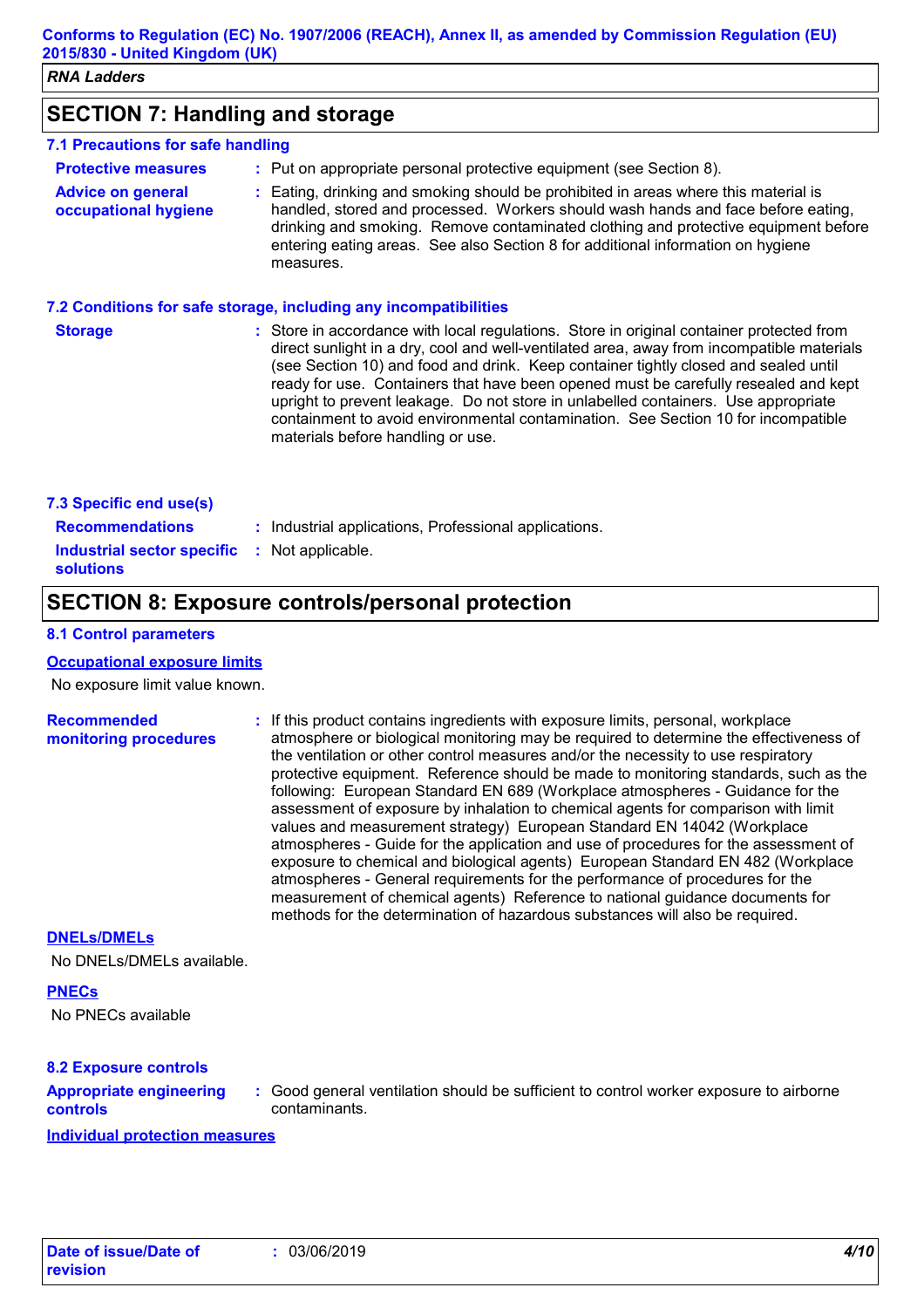| <b>RNA Ladders</b>                        |                                                                                                                                                                                                                                                                                                                                                                                                   |
|-------------------------------------------|---------------------------------------------------------------------------------------------------------------------------------------------------------------------------------------------------------------------------------------------------------------------------------------------------------------------------------------------------------------------------------------------------|
|                                           | <b>SECTION 8: Exposure controls/personal protection</b>                                                                                                                                                                                                                                                                                                                                           |
| <b>Hygiene measures</b>                   | : Wash hands, forearms and face thoroughly after handling chemical products, before<br>eating, smoking and using the lavatory and at the end of the working period.<br>Appropriate techniques should be used to remove potentially contaminated clothing.<br>Wash contaminated clothing before reusing. Ensure that eyewash stations and safety<br>showers are close to the workstation location. |
| <b>Eye/face protection</b>                | : Safety eyewear complying with an approved standard should be used when a risk<br>assessment indicates this is necessary to avoid exposure to liquid splashes, mists,<br>gases or dusts. If contact is possible, the following protection should be worn, unless<br>the assessment indicates a higher degree of protection: safety glasses with side-<br>shields.                                |
| <b>Skin protection</b>                    |                                                                                                                                                                                                                                                                                                                                                                                                   |
| <b>Hand protection</b>                    | : Chemical-resistant, impervious gloves complying with an approved standard should be<br>worn at all times when handling chemical products if a risk assessment indicates this is<br>necessary.                                                                                                                                                                                                   |
| <b>Body protection</b>                    | : Personal protective equipment for the body should be selected based on the task being<br>performed and the risks involved and should be approved by a specialist before<br>handling this product.                                                                                                                                                                                               |
| <b>Other skin protection</b>              | : Appropriate footwear and any additional skin protection measures should be selected<br>based on the task being performed and the risks involved and should be approved by a<br>specialist before handling this product.                                                                                                                                                                         |
| <b>Respiratory protection</b>             | : Based on the hazard and potential for exposure, select a respirator that meets the<br>appropriate standard or certification. Respirators must be used according to a<br>respiratory protection program to ensure proper fitting, training, and other important<br>aspects of use.                                                                                                               |
| <b>Environmental exposure</b><br>controls | : Emissions from ventilation or work process equipment should be checked to ensure<br>they comply with the requirements of environmental protection legislation. In some<br>cases, fume scrubbers, filters or engineering modifications to the process equipment<br>will be necessary to reduce emissions to acceptable levels.                                                                   |

# **SECTION 9: Physical and chemical properties**

### **9.1 Information on basic physical and chemical properties**

| Date of issue/Date of<br>revision                      | : 03/06/2019                                                         | 5/10 |
|--------------------------------------------------------|----------------------------------------------------------------------|------|
| <b>Auto-ignition temperature</b>                       | : Not available.                                                     |      |
| <b>Partition coefficient: n-</b><br>octanol/water      | : Not available.                                                     |      |
| <b>Solubility(ies)</b>                                 | Easily soluble in the following materials: cold water and hot water. |      |
| <b>Relative density</b>                                | : Not available.                                                     |      |
| <b>Vapour density</b>                                  | Not available.<br>÷.                                                 |      |
| <b>Vapour pressure</b>                                 | : Not available.                                                     |      |
| <b>Upper/lower flammability or</b><br>explosive limits | : Not available.                                                     |      |
| <b>Flammability (solid, gas)</b>                       | : Not applicable.                                                    |      |
| <b>Evaporation rate</b>                                | : Not available.                                                     |      |
| <b>Flash point</b>                                     | : Not available.                                                     |      |
| <b>Initial boiling point and</b><br>boiling range      | $: 100^{\circ}$ C                                                    |      |
| <b>Melting point/freezing point</b>                    | $: 0^{\circ}C$                                                       |      |
| pH                                                     | : 7                                                                  |      |
| <b>Odour threshold</b>                                 | : Not available.                                                     |      |
| <b>Odour</b>                                           | Not available.<br>÷.                                                 |      |
| <b>Colour</b>                                          | : Not available.                                                     |      |
| <b>Physical state</b>                                  | $:$ Liquid.                                                          |      |
| <b>Appearance</b>                                      |                                                                      |      |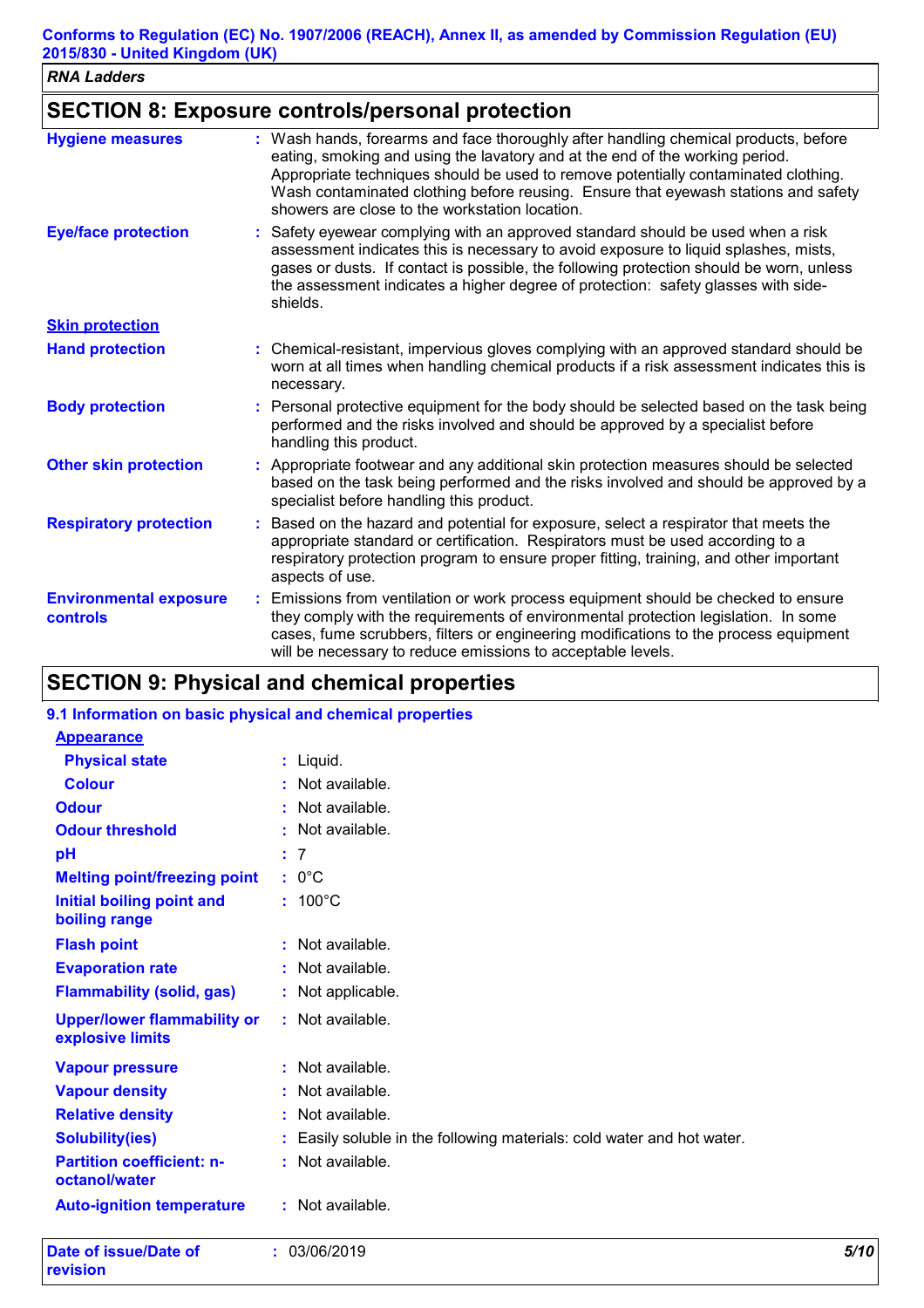|                                                   | <b>SECTION 9: Physical and chemical properties</b> |  |
|---------------------------------------------------|----------------------------------------------------|--|
| <b>Decomposition temperature : Not available.</b> |                                                    |  |

| <b>Viscosity</b>            | : Not available. |
|-----------------------------|------------------|
| <b>Explosive properties</b> | : Not available. |
| <b>Oxidising properties</b> | : Not available. |

#### **9.2 Other information**

**r** 

No additional information.

| <b>SECTION 10: Stability and reactivity</b>       |                                                                                                           |  |
|---------------------------------------------------|-----------------------------------------------------------------------------------------------------------|--|
| <b>10.1 Reactivity</b>                            | : No specific test data related to reactivity available for this product or its ingredients.              |  |
| <b>10.2 Chemical stability</b>                    | : The product is stable.                                                                                  |  |
| <b>10.3 Possibility of</b><br>hazardous reactions | : Under normal conditions of storage and use, hazardous reactions will not occur.                         |  |
| <b>10.4 Conditions to avoid</b>                   | : No specific data.                                                                                       |  |
| 10.5 Incompatible<br>materials                    | : May react or be incompatible with oxidising materials.                                                  |  |
| <b>10.6 Hazardous</b><br>decomposition products   | : Under normal conditions of storage and use, hazardous decomposition products should<br>not be produced. |  |

# **SECTION 11: Toxicological information**

| <b>Date of issue/Date of</b><br>revision         | : 03/06/2019                                        | 6/10 |
|--------------------------------------------------|-----------------------------------------------------|------|
| <b>Skin contact</b>                              | : No known significant effects or critical hazards. |      |
| <b>Ingestion</b>                                 | : No known significant effects or critical hazards. |      |
| <b>Inhalation</b>                                | : No known significant effects or critical hazards. |      |
| <b>Potential acute health effects</b>            |                                                     |      |
| routes of exposure                               |                                                     |      |
| <b>Information on likely</b>                     | : Not available.                                    |      |
| <b>Conclusion/Summary</b>                        | : Not available.                                    |      |
| <b>Teratogenicity</b>                            |                                                     |      |
| <b>Conclusion/Summary</b>                        | : Not available.                                    |      |
| <b>Reproductive toxicity</b>                     |                                                     |      |
| <b>Conclusion/Summary</b>                        | : Not available.                                    |      |
| <b>Carcinogenicity</b>                           |                                                     |      |
| <b>Mutagenicity</b><br><b>Conclusion/Summary</b> | : Not available.                                    |      |
| <b>Conclusion/Summary</b>                        | : Not available.                                    |      |
| <b>Sensitiser</b>                                |                                                     |      |
| <b>Conclusion/Summary</b>                        | : Not available.                                    |      |
| <b>Irritation/Corrosion</b>                      |                                                     |      |
| N/A                                              |                                                     |      |
| <b>Acute toxicity estimates</b>                  |                                                     |      |
| Not available.                                   |                                                     |      |
| <b>Acute toxicity</b>                            |                                                     |      |
| 11.1 Information on toxicological effects        |                                                     |      |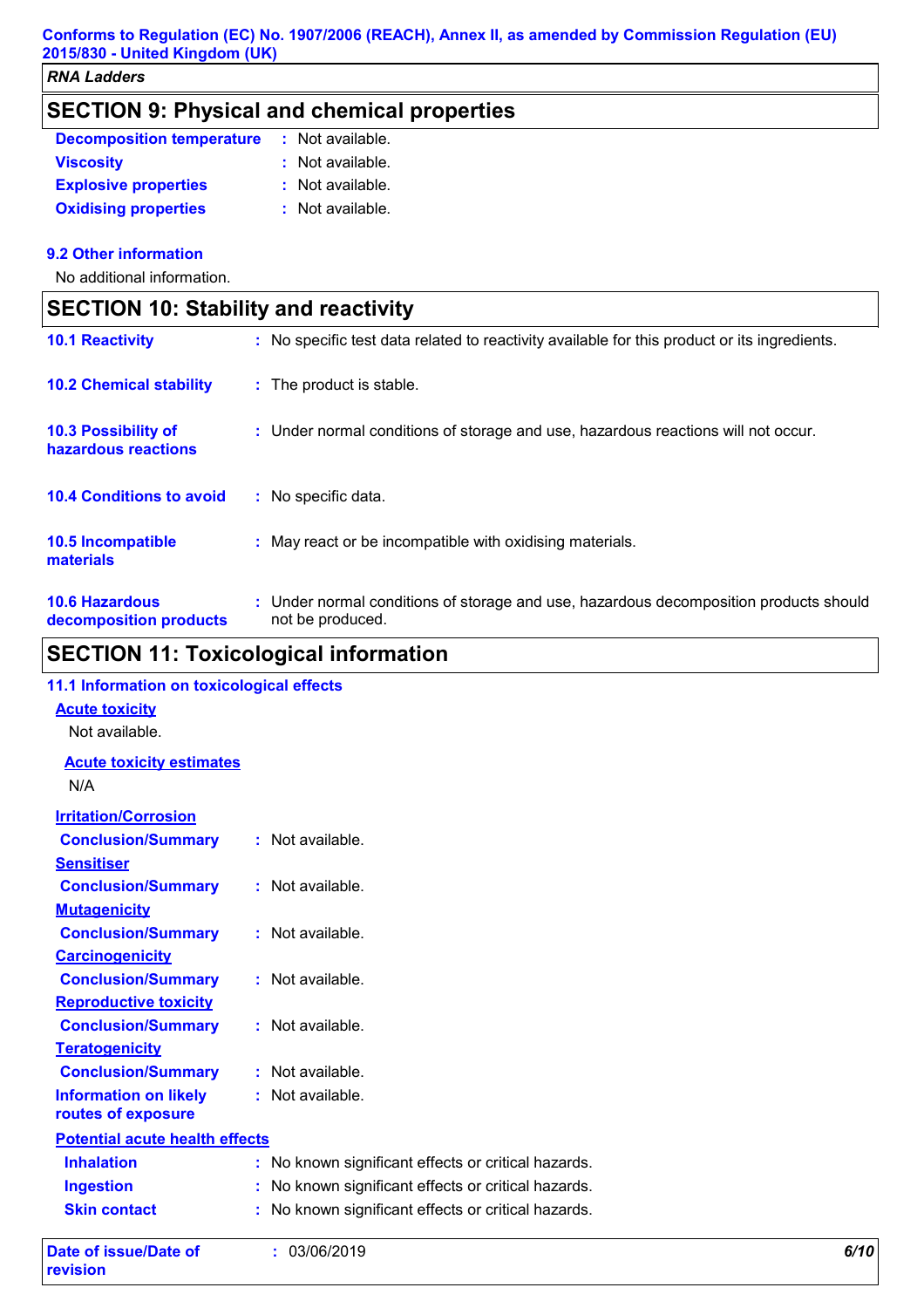| <b>SECTION 11: Toxicological information</b> |  |                                                                                            |
|----------------------------------------------|--|--------------------------------------------------------------------------------------------|
| <b>Eye contact</b>                           |  | : No known significant effects or critical hazards.                                        |
|                                              |  | Symptoms related to the physical, chemical and toxicological characteristics               |
| <b>Inhalation</b>                            |  | : No specific data.                                                                        |
| <b>Ingestion</b>                             |  | : No specific data.                                                                        |
| <b>Skin contact</b>                          |  | : No specific data.                                                                        |
| <b>Eye contact</b>                           |  | : No specific data.                                                                        |
|                                              |  | Delayed and immediate effects as well as chronic effects from short and long-term exposure |
| <b>Short term exposure</b>                   |  |                                                                                            |
| <b>Potential immediate</b><br>effects        |  | : Not available.                                                                           |
| <b>Potential delayed</b><br>effects          |  | : Not available.                                                                           |
| <b>Long term exposure</b>                    |  |                                                                                            |
| <b>Potential immediate</b><br>effects        |  | : Not available.                                                                           |
| <b>Potential delayed</b><br>effects          |  | : Not available.                                                                           |
| <b>Potential chronic health effects</b>      |  |                                                                                            |
| <b>General</b>                               |  | : No known significant effects or critical hazards.                                        |
| <b>Carcinogenicity</b>                       |  | : No known significant effects or critical hazards.                                        |
| <b>Mutagenicity</b>                          |  | : No known significant effects or critical hazards.                                        |
| <b>Teratogenicity</b>                        |  | : No known significant effects or critical hazards.                                        |
| <b>Developmental effects</b>                 |  | : No known significant effects or critical hazards.                                        |
| <b>Fertility effects</b>                     |  | : No known significant effects or critical hazards.                                        |

# **SECTION 12: Ecological information**

#### **12.1 Toxicity**

**Conclusion/Summary :** Not available.

#### **12.2 Persistence and degradability**

Not available.

#### **12.3 Bioaccumulative potential**

Not available.

| 12.4 Mobility in soil                                   |                    |
|---------------------------------------------------------|--------------------|
| <b>Soil/water partition</b><br><b>coefficient (Koc)</b> | $:$ Not available. |
| <b>Mobility</b>                                         | $:$ Not available. |

#### **12.5 Results of PBT and vPvB assessment**

This mixture does not contain any substances that are assessed to be a PBT or a vPvB.

**12.6 Other adverse effects** : No known significant effects or critical hazards.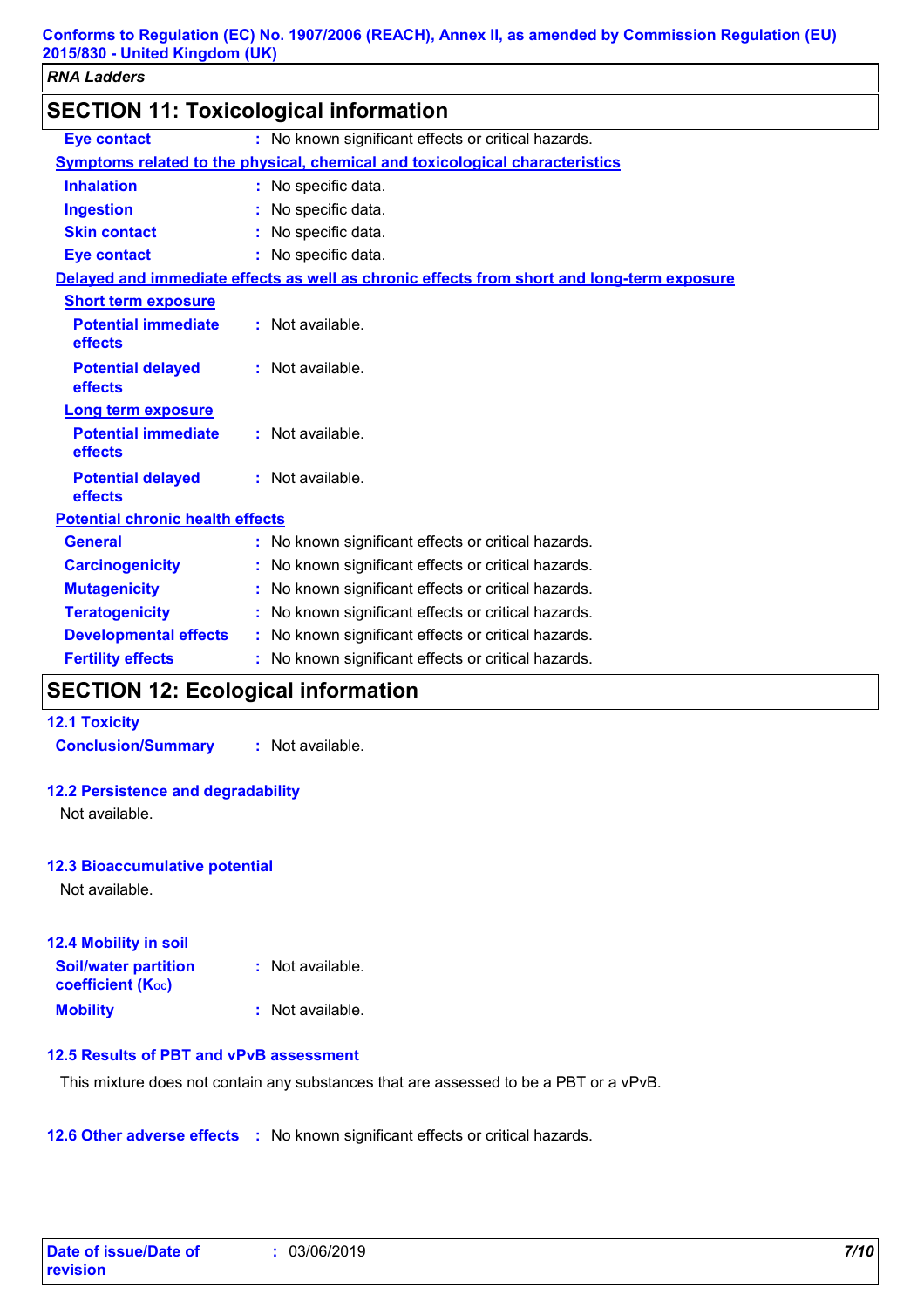# **SECTION 13: Disposal considerations**

#### **13.1 Waste treatment methods**

| <b>Product</b>             |                                                                                                                                                                                                                                                                                                                                                                                                                                                                                                                                                  |
|----------------------------|--------------------------------------------------------------------------------------------------------------------------------------------------------------------------------------------------------------------------------------------------------------------------------------------------------------------------------------------------------------------------------------------------------------------------------------------------------------------------------------------------------------------------------------------------|
| <b>Methods of disposal</b> | : The generation of waste should be avoided or minimised wherever possible. Disposal<br>of this product, solutions and any by-products should at all times comply with the<br>requirements of environmental protection and waste disposal legislation and any<br>regional local authority requirements. Dispose of surplus and non-recyclable products<br>via a licensed waste disposal contractor. Waste should not be disposed of untreated to<br>the sewer unless fully compliant with the requirements of all authorities with jurisdiction. |
| <b>Hazardous waste</b>     | : Within the present knowledge of the supplier, this product is not regarded as hazardous<br>waste, as defined by EU Directive 2008/98/EC.                                                                                                                                                                                                                                                                                                                                                                                                       |
| <b>Packaging</b>           |                                                                                                                                                                                                                                                                                                                                                                                                                                                                                                                                                  |
| <b>Methods of disposal</b> | : The generation of waste should be avoided or minimised wherever possible. Waste<br>packaging should be recycled. Incineration or landfill should only be considered when<br>recycling is not feasible.                                                                                                                                                                                                                                                                                                                                         |
| <b>Special precautions</b> | : This material and its container must be disposed of in a safe way. Empty containers or<br>liners may retain some product residues. Avoid dispersal of spilt material and runoff<br>and contact with soil, waterways, drains and sewers.                                                                                                                                                                                                                                                                                                        |

# **SECTION 14: Transport information**

|                                           | <b>ADR/RID</b>           | <b>IMDG</b>    | <b>IATA</b>    |
|-------------------------------------------|--------------------------|----------------|----------------|
| 14.1 UN number                            | Not regulated.           | Not regulated. | Not regulated. |
| 14.2 UN proper<br>shipping name           | $\overline{\phantom{a}}$ |                |                |
| <b>14.3 Transport</b><br>hazard class(es) | ٠                        |                |                |
| 14.4 Packing<br>group                     | -                        |                |                |
| 14.5<br><b>Environmental</b><br>hazards   | No.                      | No.            | No.            |

**Additional information**

**14.6 Special precautions for user : Transport within user's premises:** always transport in closed containers that are upright and secure. Ensure that persons transporting the product know what to do in the event of an accident or spillage.

**14.7 Transport in bulk according to Annex II of Marpol and the IBC Code :** Not available.

# **SECTION 15: Regulatory information**

**15.1 Safety, health and environmental regulations/legislation specific for the substance or mixture EU Regulation (EC) No. 1907/2006 (REACH)**

**Annex XIV - List of substances subject to authorisation**

**Annex XIV**

None of the components are listed.

**Substances of very high concern**

None of the components are listed.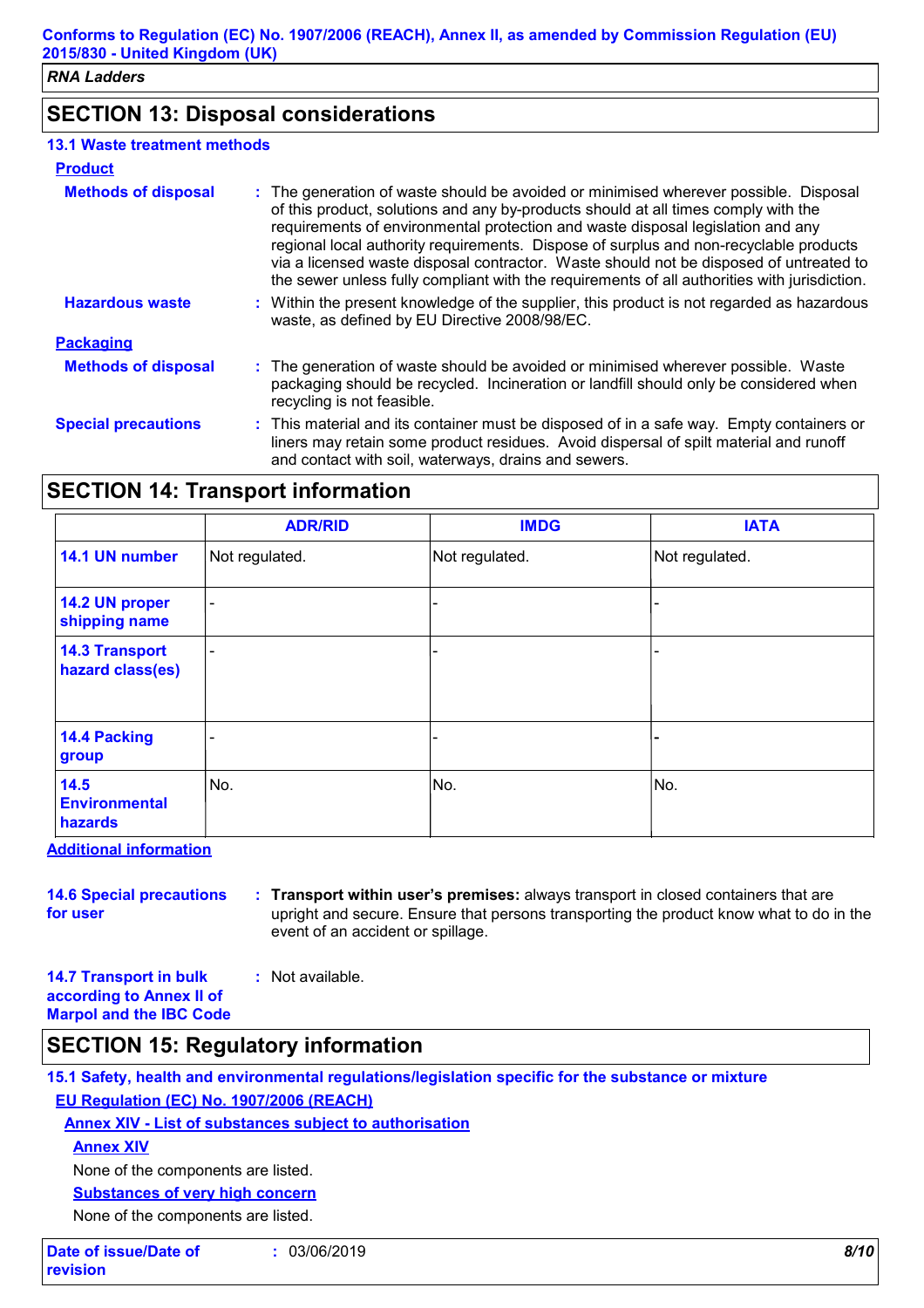### **SECTION 15: Regulatory information**

**Other EU regulations Annex XVII - Restrictions on the manufacture, placing on the market and use of certain dangerous substances, mixtures and articles** : Not applicable. **Seveso Directive** This product is not controlled under the Seveso Directive. **Ozone depleting substances (1005/2009/EU)** Not listed. **Prior Informed Consent (PIC) (649/2012/EU)** Not listed. **International regulations 15.2 Chemical safety assessment** This product contains substances for which Chemical Safety Assessments might **:** still be required. **Chemical Weapon Convention List Schedules I, II & III Chemicals Montreal Protocol (Annexes A, B, C, E)** Not listed. **Stockholm Convention on Persistent Organic Pollutants** Not listed. **Rotterdam Convention on Prior Informed Consent (PIC)** Not listed. **UNECE Aarhus Protocol on POPs and Heavy Metals** Not listed. **Europe :** All components are listed or exempted. **Inventory list Australia :** Not determined. **Canada :** Not determined. **China :** All components are listed or exempted. **Japan : Japan inventory (ENCS)**: Not determined. **Japan inventory (ISHL)**: All components are listed or exempted. **Republic of Korea :** Not determined. **New Zealand :** Not determined. **Philippines :** Not determined. **Taiwan :** All components are listed or exempted. **United States :** All components are listed or exempted. **Turkey :** All components are listed or exempted. **Thailand :** Not determined. **Viet Nam :** Not determined. Not listed.